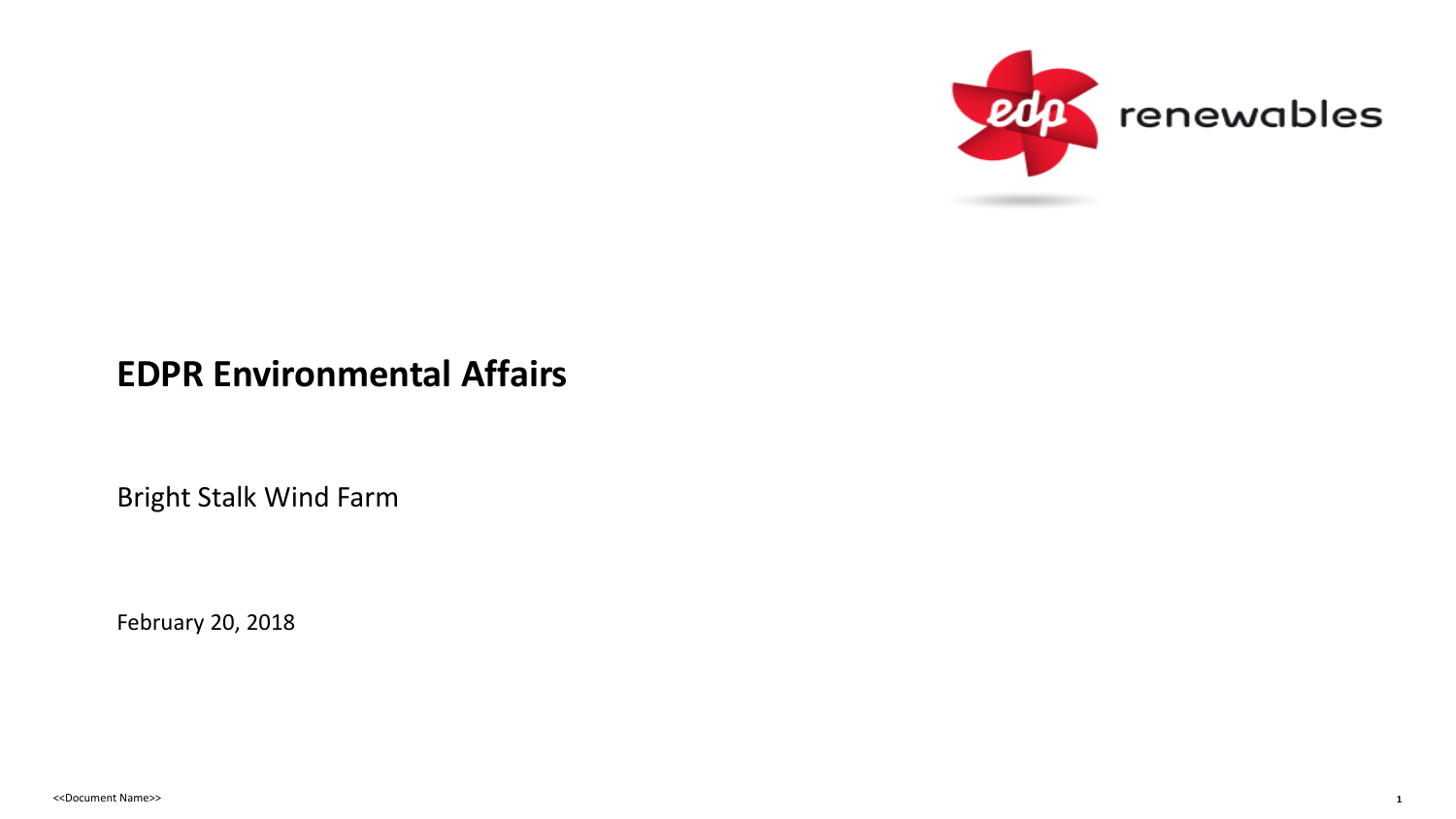# **EDPR Is an Industry Environmental Leader**

- Leadership roles in American Wind Energy Association (AWEA) Siting Committee and various other organizations
- Leadership role on the development and industry support of the first ever industry-wide wildlife Best Management Practice – turbine feathering below cut-in
- Developed one of the first company-wide environmental policies in 2009
- Built one of the first departments directed at environmental affairs

departament Names (Names Names Names Names Names Names Names Names Names Names Names Names Names Names Names N<br>Names Names Names Names Names Names Names Names Names Names Names Names Names Names Names Names Names Names Na

- Founding member and current participant of the American Wind Wildlife Institute
- All operating U.S. wind farms have developed Bird and Bat Conservation Strategies in accordance with the U.S. Fish and Wildlife Service guidelines
- First company to develop a company-wide Carcass Removal Standard Operating Procedure
- Registered under ISO 14001 and implemented a robust Environmental Management System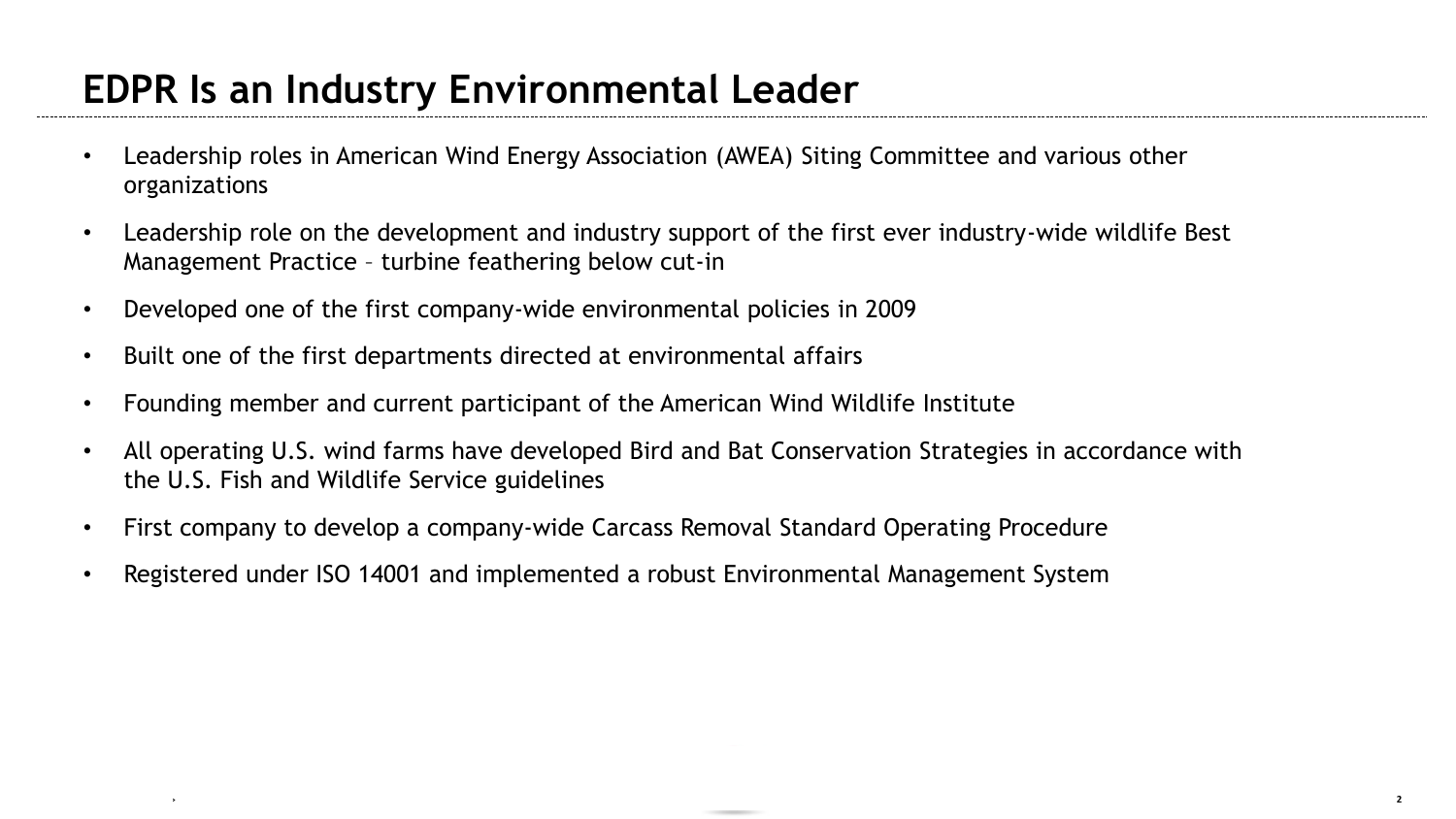- **Agency coordination**
- **Wildlife**
- **Wetlands and Cultural Resources**
- **Construction Management**
- **Operational Management**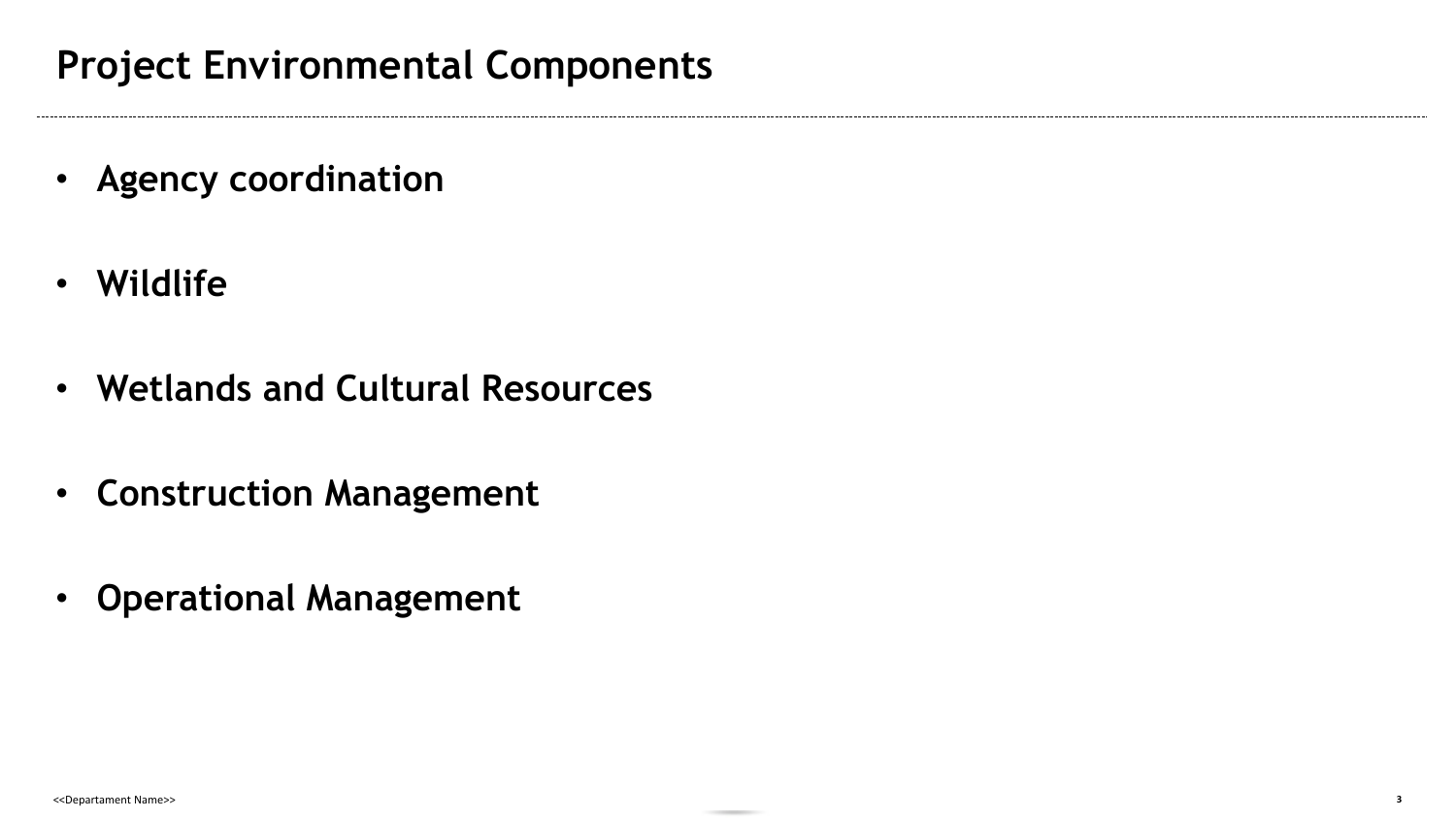# **Development Wildlife Assessment Strategy**

- Tiered Process (USFWS Land-based Wind Energy Guidelines)
	- − Tier 1 High level screening
	- − Tier 2 Site Characterization (initial agency coordination)
	- − Tier 3 Wildlife Surveys
- Continued Agency Coordination
- Risk Assessment
	- Avoid, minimize, and mitigate, if needed
	- Documentation in Project Bird and Bat Conservation Strategy and Environmental Risk Matrix
	- Decision Framework for obtaining wildlife permits
- **Define Best Management Practices** 
	- Carcass removal program
	- Recommendations for overhead distribution lines
	- Lighting practices to minimize avian impacts
	- Unguyed permanent met towers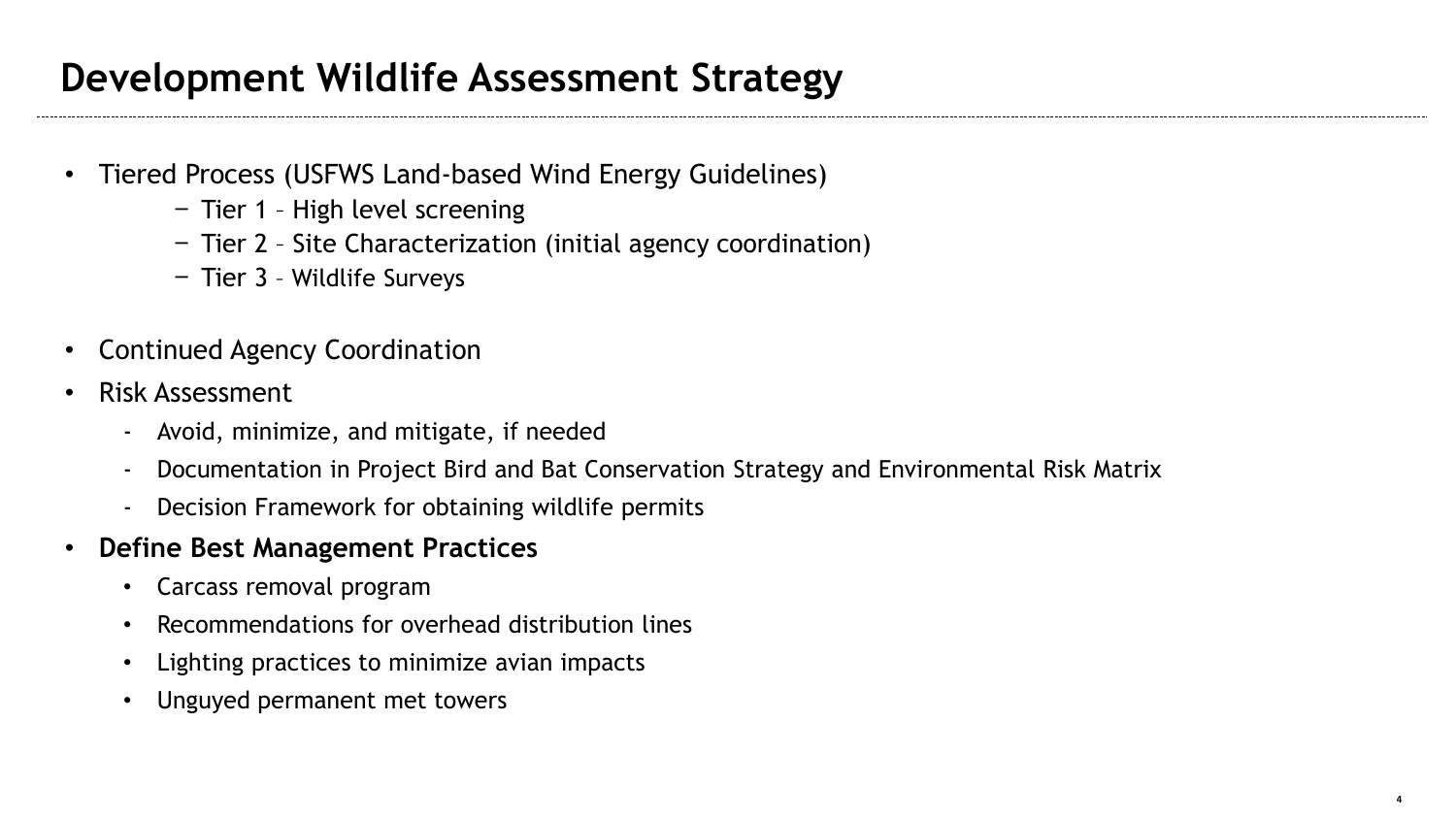# Bird and Bat Conservation Strategy (BBCS)

- A written record of actions taken to avoid, minimize and compensate for potential adverse impacts
- Survey record
- Agency coordination record
- Record of best management practices to be implemented during construction and operation
- Detail adaptive management measures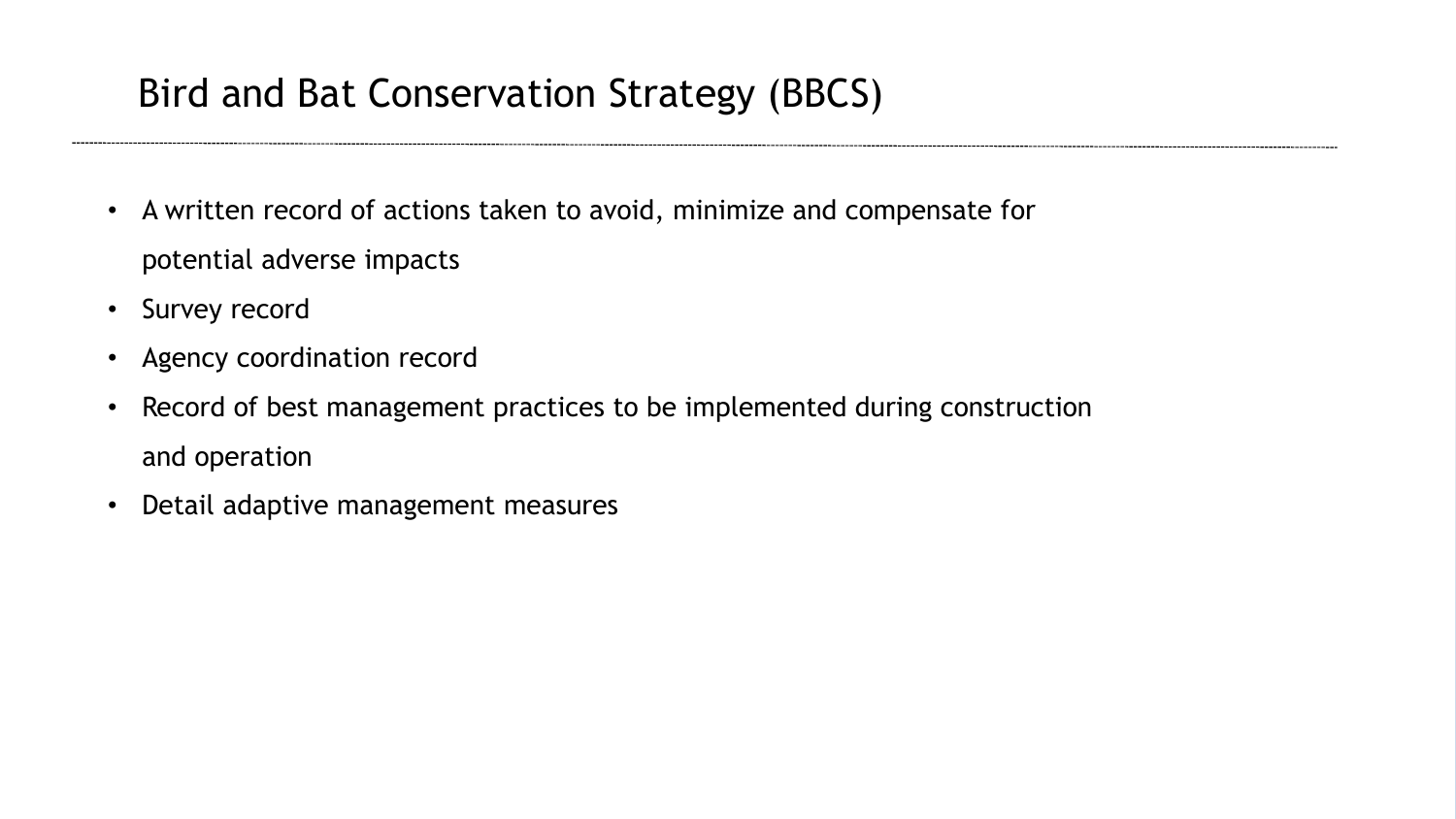## **Wetlands**

- Wetland delineation (Fall 2017)
	- Delineated areas with potential ground disturbances
	- Desktop analysis identified potential locations of wetlands and waterbodies
	- Wetlands were delineated using the methods described in the 1987 USACE Wetland Delineation Manual and the Regional Supplement to the Corps of Engineers Wetland Delineation Manual: Midwest Region
	- 463 square feet (sq. ft.) of permanent impacts; 822 sq. ft. of temporary impacts
	- As currently designed, the maximum permanent impacts (0.01) are below the 0.10 acre notification threshold of USACE NWP #12 for Utility Line Activities.
	- All appropriate erosion control measures will be implemented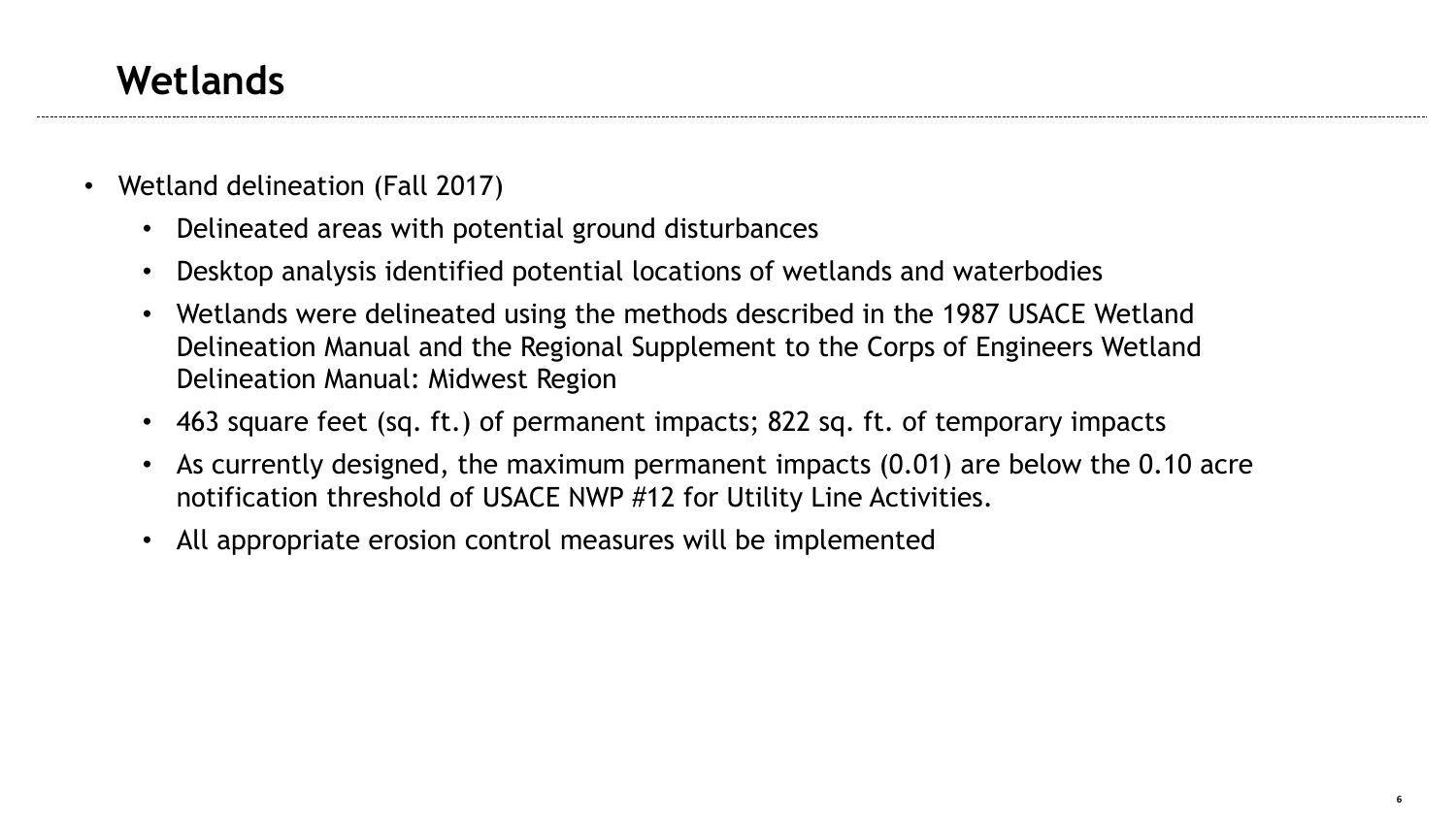# **Cultural Resources**

- **Desktop analysis (July, 2017)**
- **Field surveys (November, 2017)**
- **Two resources identified will be avoided**
- **Coordination with State Historic Preservation Office (SHPO)**
- **Based on the lack of sites identified from the pedestrian survey and the ongoing agricultural activity within the Project Area the Project is unlikely to have an adverse effect on archaeological sites or historic properties.**

| <b>Temporary</b><br><b>Resource #</b> | SHPO#   | <b>Time Period</b> | <b>Description</b>      | <b>NRHP Eligibility</b><br><b>Recommendation</b> | <b>Management</b><br><b>Recommendation</b> |
|---------------------------------------|---------|--------------------|-------------------------|--------------------------------------------------|--------------------------------------------|
| <b>BS-SA-01</b>                       | Pending | Prehistoric        | Lithic and Tool Scatter | <b>Not Eligible</b>                              | No further<br>management.                  |
| <b>BS-SA-02</b>                       | Pending | Historic           | Crib Barn               | <b>Potentially Eligible</b>                      | Avoid                                      |

Table ES-1. Cultural Resources Identified within the Survey Area and NRHP Eligibility **Recommendations.** 

NRHP - National Register of Historical Places; SHPO - State Historic Preservation Office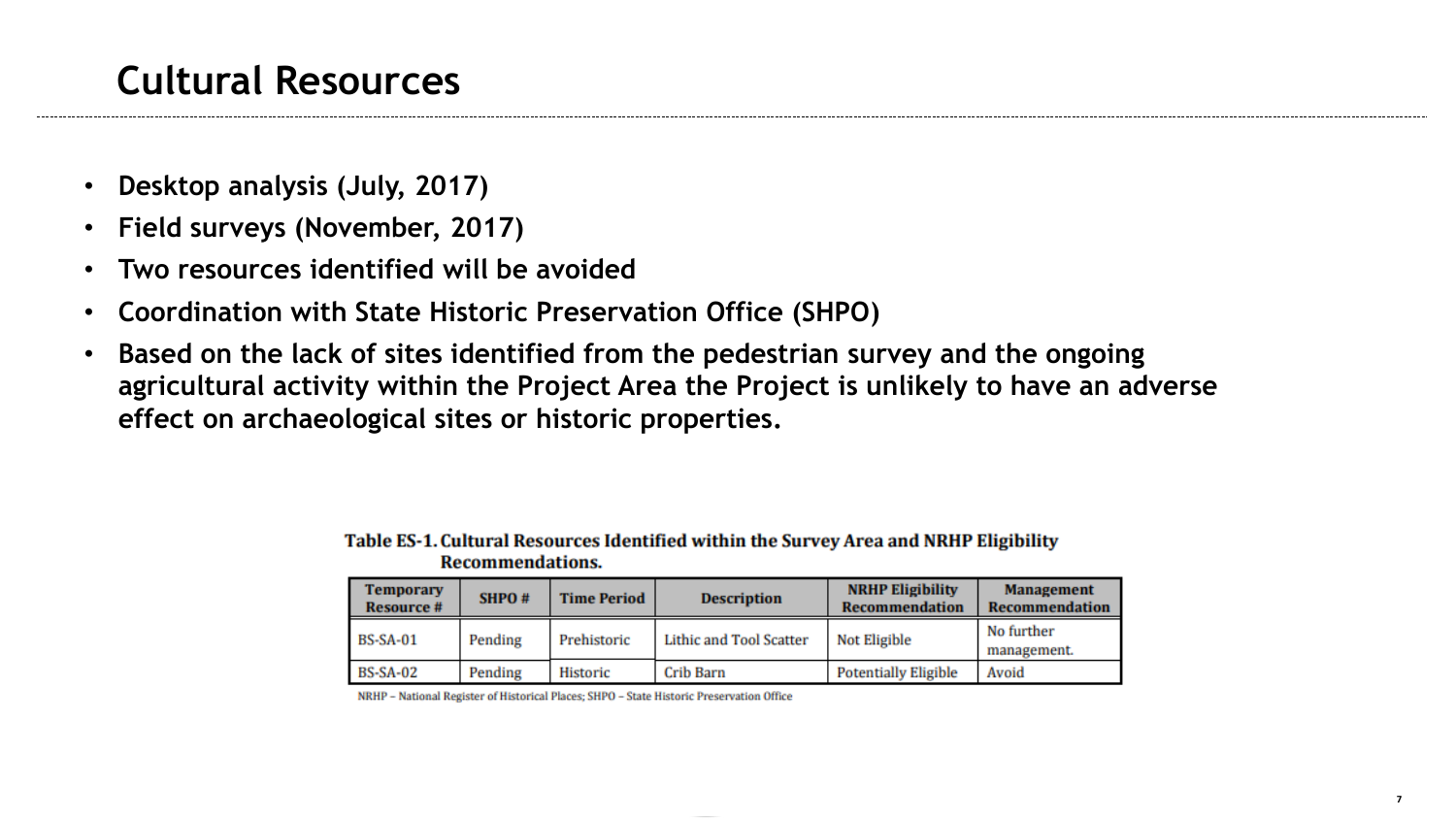# **Construction Environmental Strategy**

#### Primary Focus

Ensure that the project is adhering to regulatory requirements, permit conditions, and voluntary commitments (collectively referred to as "obligations")

- Environmental Obligations Database "EOD"  $\rightarrow$  Project Obligations Tracker
- Stakeholder Consultation
- Stormwater Pollution Prevention Plan (SWPPP) and National Pollutant Discharge Elimination System (NPDES)
- Environmental Construction Monitoring/BioMonitoring
	- − Ensure compliance with obligations
	- − Training, wildlife considerations
- Defines Best Management Practices
	- − Identify sensitive habitat areas (e.g., raptor nests, wetlands, etc.) near proposed areas of construction activity and designate such areas as "off limits" to all construction personnel.
	- − Where feasible, modify construction timing and activities to avoid impacts on nesting raptors
	- − Monitor nests during construction to minimize risk of disturbance.